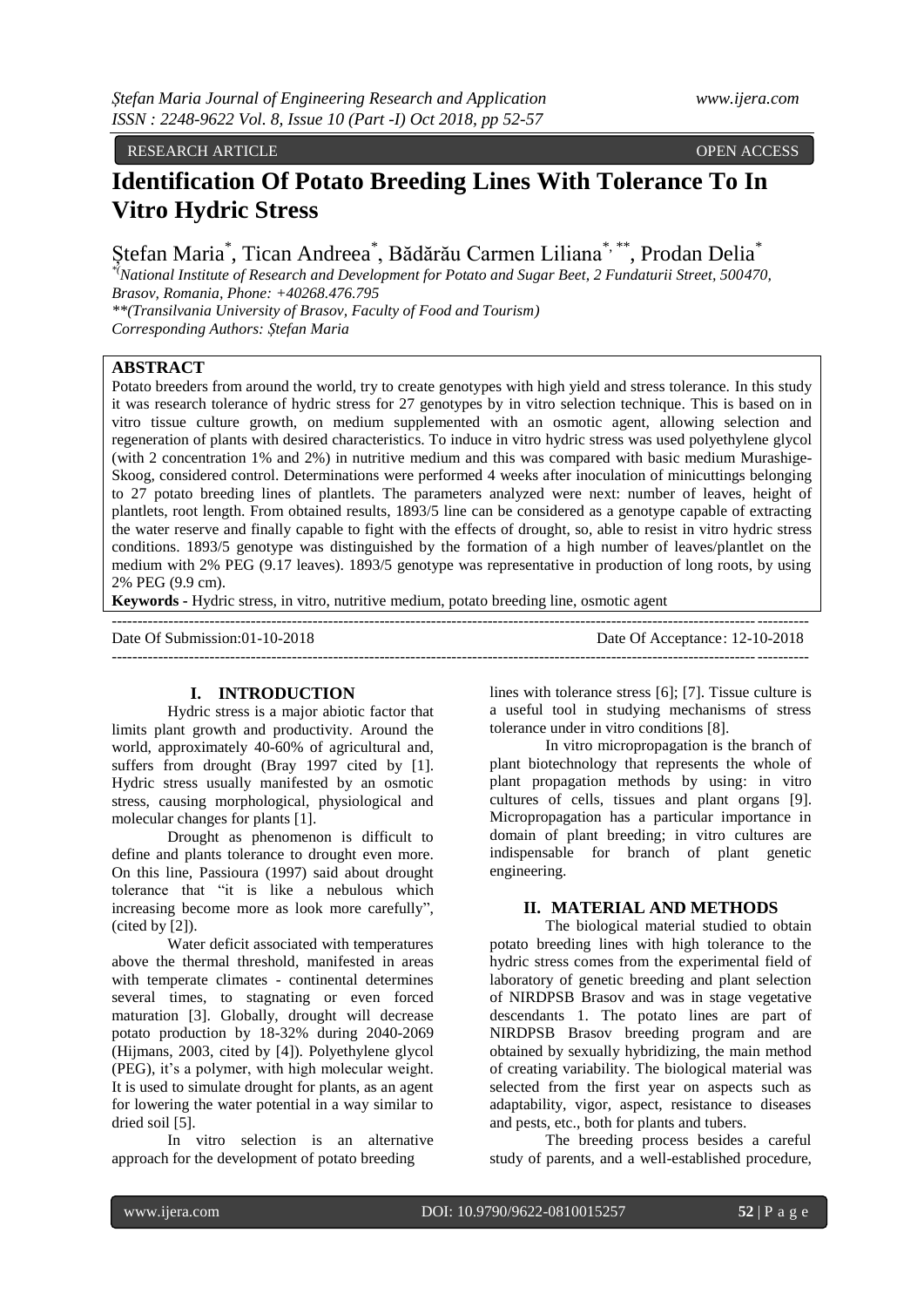takes 10-12 years, as follows: year I: field of seed; years II-IV: selection field - vegetative hybrid populations (P1-P3); years V-VII: selection field vegetative descendants (D1 and D2).

Biological material contains in next potato breeding lines 1896/1; 1897/2; 1896/5; 1890/7; 1901/7; 1909/1; 1901/3; 1891/2; 1890/5; 1885/1; 1899/4; 1901/9; 1901/11; 1895/4; 1899/11; 1895/3; 1901/12; 1889/2; 1901/6; 1890/3; 1890/8; 1896/2; 1893/5; 1890/12; 1895/1; 1889/1; 1890/4.

Research regarding identification of potato breeding lines with tolerance to in vitro hydric stress was made in Laboratory of Vegetal Tissue Culture, NIRDPSB Brasov, in 2018. By simulating in vitro hydric stress, we studied the influence of PEG on plantlets belonging to potato breeding lines above. Biological material consisted in sprouts tubers, types of cultures were compound from minicuttings, plantlets.

For in vitro inoculation of biological material, tubers were selected for sprouting under laboratory conditions (Fig. 1). For sprouts sterilizations (Fig. 2) was used sodium hypochlorite (NaOCl) solution, for 10 minutes, followed by washing three times with sterilized distilled water, sterilization with refined alcohol  $96^{\circ}$  for 3 minutes; washing three times with sterilized distilled water; drying them (Fig. 3) on sterilized paper in laminar flow hood. Sprouts were inoculated (Fig. 4) in culture medium, and the test tubes were transferred to the growing room. After 3-4 weeks, plantlets (Fig. 5 a, b) were regenerated, which are multiplied. Sprouts inoculation was made in laminar flow hood in which sterilization with UV lamp and alcohol was previously made. Instruments used for inoculation are sterilized in oven. After the inoculation of sprouts of each genotype, the instruments were flamed, followed by sterilization in the oven at the end of the procedure. After four weeks, plantlets (Fig. 5b) that were developed, were multiplied to obtain nodal cuttings (Fig. 6).

For determination of drought tolerance Murashige-Skoog (1962) [10] medium enriched with vitamins, naphthyl acetic acid (0.5 mg), sucrose, agar (considered as a control medium) was used as basic medium. For in vitro rapid identification of genotypes by hydric stress tolerance, as a hydric stress inducer, PEG 6000 was chosen. There were 3 variants of nutrient medium: control variant (MS medium enriched with vitamins, to which no osmotic agent was added), variants of the nutrient medium in which PEG was added in 2 concentrations (1%; 2%). PEG was added to MS base medium before pH adjustment. Approximately 4 ml of the nutrient medium of each category was put into the culture test tubes. These

tubes were obturate with aluminum foil and sterilized in autoclave. Test tubes were placed in the growing room, ensuring light and temperature<br>regime necessary for plant growth and necessary for plant growth and development. After 4 weeks, determinations were made following the parameters: leaves number, plantlets height and roots length.



Variants studied: for determine resistance to in vitro hydric stress, the study consisted of a bifactorial experience (27x3) on 8 repetitions but from which the minimum and maximum variance values were eliminated, remaining 6 repetitions, comprising the following factors: experimental factor A: potato line with 27 graduations; experimental factor B - nutrient medium with three graduations: b1- control medium MS (with no osmotic agent);  $b_2$ -MS medium with 1% PEG;  $b_3$ -MS medium with 2% PEG.

## **III. RESULTS AND DISCUSSION**

In vitro drought simulation was performed with the aim of identifying genotypes with optimal drought tolerance. During the experiment, a number of morphological aspects were assessed: leaves number, plantlets length, root length. By applying PEG to the nutrient medium, it acts as a simulator of in vitro hydric stress, having as a result reduction of nutrients needed for plant growth and the absorption of water through the roots. Explants depend on carbon assimilation coming from content of growing medium which contain sucrose. Thus, by reducing water absorption, there is a reducing in carbon consumption. Drought tolerant genotypes, capable of absorbing more water, have better growth than those sensitive to drought.

Regarding the first parameter analyzed on the MS medium, leaves number / plant, 1890/5 and 1890/7 genotypes are distinguished, with superior values of 11.33 and 11.17 leaves/ plant, and very significant positive differences, statistically assured of 3.23 and 3.07 cm, compared to mean values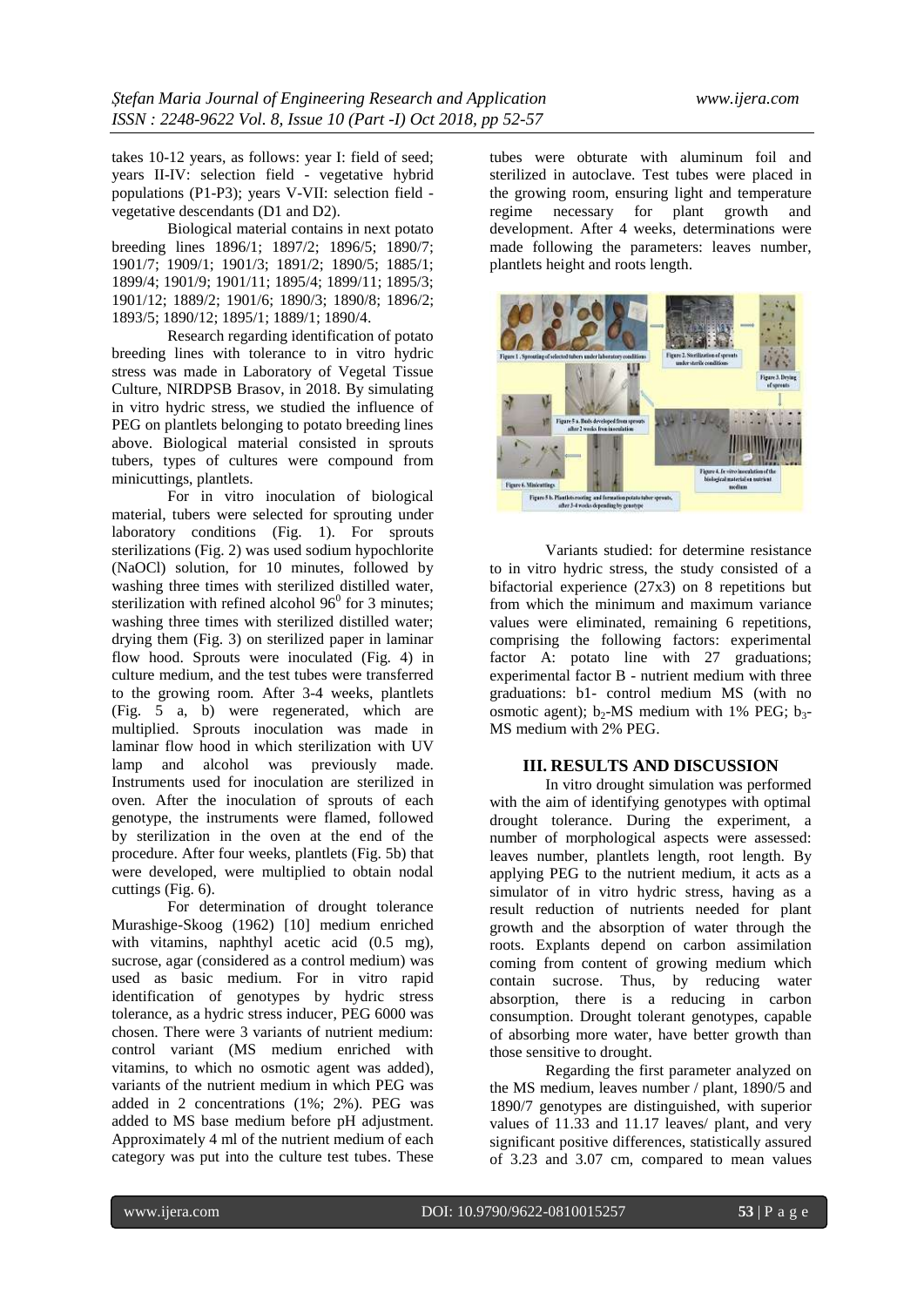(8.09), considered control, obtained for all 27 potato breeding lines. These two potato breeding lines are followed by 1893/5 and 1885/1 genotypes, which were distinguished by a significant difference of 1.57 leaves compared to control value. On the opposite position are 1901/11, 1895/3 and 1901/12 potato breeding lines, which records a lower leaves number, respectively: 6.83, 6.33, 5.5 with a significant negative difference  $(-1.27)$ leaves), distinctly significantly negative (-1.77 leaves) and very significant negative (-2.60 leaves) (Table 1). Treatment with 1% PEG reduced the leaves number compared to the nutrient medium (MS). 1901/9 genotype presented a very significant positive difference of leaves number / plant (3.07), reported to mean of all potato breeding lines studied (6.2593) with value of 9.33, so it can be considered that this is a potato breeding line with in vitro hydric stress tolerance. Also, 1893/5 and 1901/6 potato breeding lines showed tolerance to in vitro simulated hydric stress, by producing a high leaves number: 8.83 and 8.0, with distinct significant positive differences (2.57 and 1.74). The lowest values of the leaves number were found on 1895/3 and 1901/12 potato breeding lines, for 1% PEG osmotic agent, which had an inhibitory role in leaves production under the effect of in vitro hydric stress, respectively 4 and 3.83, with distinct significant negative differences (-2.26 and -2.43 leaves). Statistical analysis made to determine the influence of genotype, on the leaves number / plant developed on medium to which for in vitro drought simulation was added 2% PEG, indicates the superiority of 1893/5 and 1901/3 potato breeding lines, followed by 1885/1 potato line, which obtain very significant, positive differences (4.46 and 4.30 leaves), respectively a significant positive difference (1.96) compared to the control (mean of all 27 genotypes: 4.7037 leaves). Noteworthy, as for this element analyzed, the number of leaves, 1893/5 potato line showed tolerance for 1% PEG, with a distinct significant positive difference  $(2.57)$ leaves). The lowest values for the number of leaves, at 2% PEG concentration, was meet to: 1896/1, 1895/3, 1889/2, 1896/2 genotypes (2,6667; 2,6667; 2,6667; 2,3333 leaves) indicating a strong effect of this agent in drought inducing. 1895/3 potato line had a low tolerance to in vitro hydric stress and for medium to which 1% PEG was

added, recording a distinct significant negative difference (-2.26 leaves) (Table 1).

Regarding the second parameter analyzed, plantlets length developed on the MS medium was distinguished 1889/1 genotype, with a superior value of 12.50 cm, a distinct significant positive difference, statistically ensured of 3.52 cm, compared to mean values (8.977 cm), considered as a control, obtained at the 27 potato breeding lines. This genotype is followed by the potato breeding lines: 1889/2 and 1901/9, which recorded values of 11.7 and 11.6 cm and significant positive differences of 2.69 and respectively: 2.61 cm. On the MS nutrient medium, the lowest values of the length of plantlets had the following potato breeding lines: 1901/12, 1901/1 with significant negative differences (-2.56, -3.23 cm) and 1890/12 with a distinct significant negative difference (-4.23 cm) (Table 2). The mean height of plantlet (cm), indicates the ability of the genotype to continue growth and development under stressful hydric conditions. 1901/3 and 1901/9 genotypes were significantly detached, recording a plantlets height on the medium to which 1% PEG was added, 11.9 cm and 8.5, with very significant, positive differences by 7.46 and 4.05 cm, reported to all mean values (4.4519). These are followed by 1893/5 genotype, which presented mean height plantlets by 7.3 cm and a significant difference by 2.80 cm (Table 2). It can be noted for 1893/5 and 1901/3 potato breeding lines, a tolerance to drought, because when was applied 2% PEG in the nutrient medium, the height of developed plantlets showed high values of 6.3333 and 5.0833 cm with very significant positive differences of 4.06 and 2.81 cm. These potato breeding lines are followed by 1901/12 line which has an average length of 4 cm, with a significant positive difference of 1.73 cm. 2% PEG produced negative effects on plant height for 1890/12 and 1896/1 potato breeding lines, followed by 1896/2 potato line, showing the lowest values (0.8833, 0.75, 0.4667 cm) (Table 2). Statistical analysis made for establish genotype influence on mean length of plantlets roots on the MS growing medium, indicates superiority of 1901/3 and 1901/12 potato breeding lines, which obtained very significant, positive differences (4.35 and 3.94 cm) compared to the control (mean of 27 genotypes studied with value: 7.8123 cm) (Table3).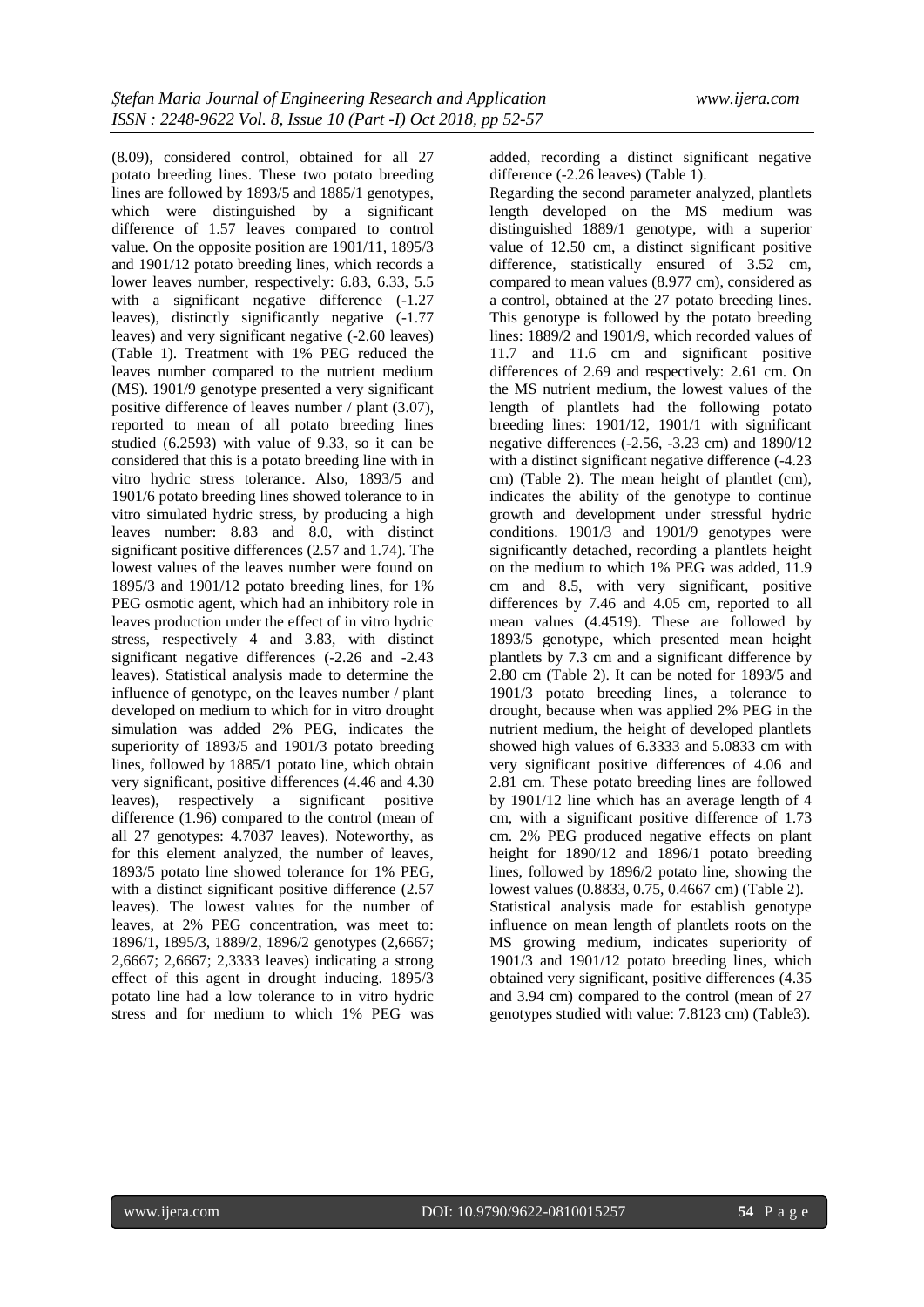| Table 1. Average number of leaves/plants |  |
|------------------------------------------|--|
|------------------------------------------|--|

| Breeding material mornlated on MS<br>medium |                                |         |             |                         | Breading material inoculated on MS -<br>150 PEG medium |         |                | Breading material inoculated on MS +<br>256 PEG medium |                                       |         |              |  |
|---------------------------------------------|--------------------------------|---------|-------------|-------------------------|--------------------------------------------------------|---------|----------------|--------------------------------------------------------|---------------------------------------|---------|--------------|--|
| Branding<br>line                            | Average<br>$1 + 61$<br>number. | Dif.    | Sign.       | Breeding<br><b>Himm</b> | Average<br>leaf<br>number                              | Diff.   | Sixn.          | Branding<br>line                                       | <b>Maan</b><br>aussiber<br>of lasyon. | Diff.   | Sign.        |  |
| 1901/12                                     | 系质                             | $-2.60$ | 000         | 1901/12                 | 33333                                                  | $-2.43$ | ao.            | 1896/3.                                                | 2.3333                                | $-2.27$ | o:           |  |
| 189813                                      | 6.33                           | $-1.77$ | <b>bb</b>   | 1805/3                  | ٠                                                      | $-2.26$ | ao             | 1889/2.                                                | 2.6667                                | $-2.04$ | ø.           |  |
| 1901/11                                     | 6.83                           | $-1.27$ | as.         | 1896/1.                 | 4.6667                                                 | $-1.89$ | **             | 1895.3.                                                | 3.6667                                | $-2.04$ | $\mathbf{a}$ |  |
| 1895/1.                                     | ٠                              | 1.10    | ms.         | 1599/4                  | 4.6667                                                 | $-1.69$ |                | 1896/1.                                                | 2.6667                                | $-2.04$ | a.           |  |
| 1599/11                                     | ۳                              | $-1.10$ | <b>BEE</b>  | 1590/8                  | 4.8333                                                 | $-1.43$ | BS.            | 1890/12                                                | э                                     | $-1.70$ | na           |  |
| 1901/7.                                     | ٠                              | $-1.10$ | <b>HILL</b> | 1896/5                  | 5,3333                                                 | $-0.93$ | n:             | 1890/8                                                 | 33333                                 | $-1.37$ | us           |  |
| 1890.8.                                     | 7.17                           | $-0.93$ | <b>BEE</b>  | 1897/2                  | 5,3333                                                 | $-0.93$ | <b>BUT</b>     | 1898/1.                                                | 3.8333                                | $-0.07$ | m            |  |
| 1981/3.                                     | 7.17                           | $-0.93$ | <b>n</b> ic | 1890/13                 | 8.8.                                                   | $-0.76$ | m              | 1901/12                                                | 3.8333                                | $-0.87$ | us           |  |
| 18967.                                      | 4.6                            | $-0.60$ | m           | 1890/6.                 | S.B                                                    | $-0.76$ | m              | 1890 3.                                                | ٠                                     | $-0.70$ | ns.          |  |
| 18072.                                      | 光屏                             | $-0.60$ | m           | 1805/4                  | 6.6667                                                 | $-0.89$ | 18.1           | 189914.                                                | x                                     | $-0.70$ | us.          |  |
| 1896 3.                                     | 7.67                           | 0.43    | mii.        | 1599/11.                | 6.5333                                                 | 0.43.   | mi             | 1596/5.                                                | 4.1607                                | 0.64    | ms.          |  |
| 1899/4                                      | 7.67                           | 0.43    | m           | 1901/1                  | 5.5333                                                 | 0.43.   | мi             | 1890/4.                                                | 4.3333                                | 0.37    | m            |  |
| 1890 4.                                     | 7.83                           | 0.27    | m           | 1895/1                  | 6,1667                                                 | 0.99.   | as.            | 1890.6.                                                | 48                                    | 0.20    | us.          |  |
| 189614                                      | 7.83                           | $-0.27$ | m           | <b>MEAN</b>             | 6,2593                                                 | 0.00    |                | 1901.0.                                                | 4 6667                                | $-0.04$ | III.         |  |
| 1896%                                       | 7.83                           | $-0.27$ | m.          | 1889/1                  | 6.3333                                                 | 0.07    | ms             | <b>MEAN</b>                                            | 4.7037                                | 0.00    | v            |  |
| <b>MEAN</b>                                 | <b>S.OPNS</b>                  | 0.00    |             | 1999/2                  | 6.3333                                                 | 0.07    | m              | 1001/7.                                                | 49333                                 | 0.13    | us           |  |
| 1859/2.                                     | 9.37                           | 0.07    | $_{\rm H1}$ | 1896/2                  | 6.3333                                                 | 0.07    | #1             | 1899/11                                                | ×                                     | 0.30    | us           |  |
| 1901/1                                      | \$33                           | 0.23    | 311         | 1500/4                  | 6.8                                                    | 0.24    | #1             | 1931/3                                                 | s                                     | 0.30    | ns           |  |
| 1539/1                                      | 3.5                            | 0.40    | 313         | 1901/11                 | 6.8                                                    | 0.24    | ma.            | 1595/4                                                 | 5.1667                                | 0.46    | ua.          |  |
| 1890/12                                     | 9.67                           | 0.67    | $n_{\rm I}$ | 1901/7                  | 6.5                                                    | 0.24    | <b>BY</b>      | 1597/2                                                 | 5.1667                                | 0.46    | 82           |  |
| 1896/2.                                     | \$ 67                          | 0.67    | <b>HE</b>   | 1898/3.                 | 6.8333                                                 | 0.67    | n <sub>1</sub> | 1991/11                                                | 5.1667                                | 0.46    | ns:          |  |
| 1901/6                                      | 5.53                           | 0.73    | m           | 1890/7                  | 7.1667                                                 | 0.01    | <b>HK</b>      | 1839.1.                                                | 5,3333                                | 0.63    | m            |  |
| 1901/9                                      | 8.88                           | 0.73    | ms.         | 1981/2                  | 7.5                                                    | 1.24    | ma.            | 1890/7.                                                | 5.5                                   | 0.80    | m            |  |
| 1901/3.                                     | ٠                              | 0.99    | ms:         | 1886/1                  | 7.8333                                                 | 1.67    | <b>BLS</b>     | 1981/1.                                                | 8.8                                   | 0.50    | m            |  |
| 1835.1.                                     | 9.67                           | 1.87    | $\bullet$   | 1901/5.                 | 7.8333                                                 | 1.67    | as.            | 1901/9.                                                | 8.8                                   | 0.80    | HS.          |  |
| 1893.6.                                     | 9.67                           | 1.67    | ٠           | 1901/6                  | a                                                      | 1.74    | $\cdots$       | 1885/1.                                                | 6,6667                                | 1.96    | ٠            |  |
| 1890/7                                      | 11.17                          | 3.67    |             | 1893/8                  | 8.8333                                                 | 2.87    |                | 1901/3.                                                | ۰                                     | 4.30    | 1.14         |  |
| 1699.5.                                     | 11.33                          | 3,23    | ***         | 1901/9.                 | 9.3333                                                 | 3.07    |                | 1693 5.                                                | 9.1667                                | 4.46    | ***          |  |

## **Table 2. Mean values of plantlets length**

| Breeding material inoculated on MS<br>medium              |                |         | Breeding material inoculated on<br>MS + 1% PEG medium |                                                                |                |                                                              | Breeding material inoculated on<br>MS + 2% PEG medium |                         |                |         |                     |
|-----------------------------------------------------------|----------------|---------|-------------------------------------------------------|----------------------------------------------------------------|----------------|--------------------------------------------------------------|-------------------------------------------------------|-------------------------|----------------|---------|---------------------|
| <b>Breeding</b><br>line                                   | Length<br>(cm) | Diff    | Sign.                                                 | <b>Breeding</b><br>line                                        | Length<br>(cm) | Diff.                                                        | Sign.                                                 | <b>Breeding</b><br>line | Length<br>(cm) | Diff.   | Sign.               |
| 1890/12.                                                  | 4.8            | $-4.23$ | 00                                                    | 1890/5.                                                        | 1.9            | $-2.54$                                                      | $\ddot{\mathbf{o}}$                                   | 1896/2.                 | 0.4667         | $-1.81$ | 00                  |
| 1901/1.                                                   | 5.8            | $-3.23$ | $\ddot{\mathbf{o}}$                                   | 1895/3.                                                        | 2.1            | $-2.37$                                                      | $\bullet$                                             | 1896/1.                 | 0.75           | $-1.52$ | $\bullet$           |
| 1901/12.                                                  | 6.4            | .2.56   | ó                                                     | 1896/1.                                                        | 2.6            | $-1.87$                                                      | ns                                                    | 1890/12.                | 0.8833         | $-1.39$ | $\ddot{\mathbf{o}}$ |
| 1885/1.                                                   | 6.8            | $-2.14$ | ms                                                    | 1890/7.                                                        | 2.7            | $-1.79$                                                      | ns                                                    | 1890/8.                 | 1.1333         | $-1.14$ | ns                  |
| 1981/2.                                                   | 7.0            | $-1.98$ | ns.                                                   | 1890/12.                                                       | 2.9            | $-1.54$                                                      | ns                                                    | 1890/5.                 | 1.3833         | $-0.89$ | ns.                 |
| 1890/7.                                                   | 7.9            | $-1.06$ | ns                                                    | 1901/1.                                                        | 3.0            | $-1.45$                                                      | ns                                                    | 1889/2.                 | 1.5            | $-0.77$ | <b>ns</b>           |
| 1895/4.                                                   | 8.0            | $-1.01$ | ns                                                    | 1890/8.                                                        | 3.2            | $-1.29$                                                      | ns.                                                   | 1895/3.                 | 1.55           | $-0.72$ | ns                  |
| 1901/6.                                                   | 8.1            | $-0.89$ | ms                                                    | 1889/2.                                                        | 3.3            | $-1.12$                                                      | ns.                                                   | 1899/4.                 | 1.5833         | $-0.69$ | ns.                 |
| 1893/5.                                                   | 83             | $-0.73$ | ns                                                    | 1890/3.                                                        | 3.8            | $-0.70$                                                      | ns.                                                   | 1981/2.                 | 1.6717         | $-0.60$ | ns.                 |
| 1896/1                                                    | 8.3            | $-0.73$ | ns                                                    | 1901/6.                                                        | 3.8            | $-0.62$                                                      | ns.                                                   | 1901/6.                 | 1.7            | $-0.57$ | ns.                 |
| 1895/3.                                                   | 8.4            | $-0.56$ | ns                                                    | 1890/4.                                                        | 3.9            | $-0.54$                                                      | ns.                                                   | 1890/7.                 | 1.75           | $-0.52$ | ns.                 |
| <b>MEAN</b>                                               | 8.977          | 0.00    | ä,                                                    | 1895/4.                                                        | 4.0            | $-0.50$                                                      | ms                                                    | 1895/1.                 | 1.8333         | $-0.44$ | ns.                 |
| 1890/3.                                                   | 9.0            | 0.02    | ns                                                    | 1896/5.                                                        | 4.0            | $-0.45$                                                      | ns.                                                   | 1896/5.                 | 1.8333         | $-0.44$ | ns.                 |
| 1899/11.                                                  | 9.0            | 0.02    | ns.                                                   | 1897/2.                                                        | 4.0            | $-0.45$                                                      | ns.                                                   | 1901/7.                 | 1.9167         | $-0.36$ | ns                  |
| 1890/4.                                                   | 9.2            | 0.24    | ns                                                    | 1981/2.                                                        | 4.1            | $-0.37$                                                      | ns.                                                   | 1890/4.                 | 2.0833         | $-0.19$ | ns.                 |
| 1897/2.                                                   | 9.3            | 0.36    | <b>ns</b>                                             | 1896/2.                                                        | 4.2            | $-0.29$                                                      | ns.                                                   | 1899/11.                | 2.1            | $-0.17$ | <b>ns</b>           |
| 1895/1.                                                   | 9.4            | 0.41    | ns                                                    | 1899/4.                                                        | 4.2            | $-0.29$                                                      | ns                                                    | MEAN                    | 2.2743         | 0.00    |                     |
| 1896/5.                                                   | 9.6            | 0.61    | ns                                                    | 1901/12.                                                       | 4.2            | $-0.29$                                                      | ns                                                    | 1895/4.                 | 2.2833         | 0.01    | BS.                 |
| 1901/11.                                                  | 9.7            | 0.74    | ns                                                    | 1885/1.                                                        | 4.3            | $-0.12$                                                      | ns.                                                   | 1901/11.                | 2.4833         | 0.21    | ns.                 |
| 1901/3.                                                   | 9.8            | 0.86    | ns.                                                   | <b>MEAN</b>                                                    | 4.4519         | 0.00                                                         | ×.                                                    | 1890/3.                 | 2.5167         | 0.24    | ns.                 |
| 1901/7.                                                   | 9.8            | 0.86    | ns                                                    | 1899/11.                                                       | 4.9            | 0.46                                                         | ns                                                    | 1889/1.                 | 2.5833         | 0.31    | ns.                 |
| 1890/8.                                                   | 9.9            | 0.94    | ns                                                    | 1901/11.                                                       | 5.2            | 0.71                                                         | ns                                                    | 1897/2.                 | 2.5833         | 0.31    | <b>BS</b>           |
| 1896/2.                                                   | 10.4           | 1.44    | ns                                                    | 1889/1.                                                        | 53             | 0.80                                                         | ns                                                    | 1901/1.                 | 2.6667         | 0.39    | ns                  |
| 1899/4.                                                   | 10.8           | 1.86    | ns.                                                   | 1895/1.                                                        | 5.3            | 0.80                                                         | ns                                                    | 1901/9.                 | 3,2333         | 0.96    | ns                  |
| 1890/5.                                                   | 10.9           | 1.94    | ns.                                                   | 1901/7.                                                        | 5.9            | 1.46                                                         | ns.                                                   | 1885/1.                 | 3.5            | 1.23    | ns                  |
| 1901/9.                                                   | 11.6           | 2.61    | ٠                                                     | 1893/5.                                                        | 73             | 2.80                                                         | ٠                                                     | 1901/12.                | 4              | 1.73    | ¥.                  |
| 1889/2.                                                   | 11.7           | 2.69    | ۰                                                     | 1901/9.                                                        | 8.5            | 4.05                                                         | $***$                                                 | 1901/3.                 | 5.0833         | 2.81    | $***$               |
| 1889/1.                                                   | 12.5           | 3.52    | ٠                                                     | 1901/3.                                                        | 11.9           | 7.46                                                         | $***$                                                 | 1893/5.                 | 6.3333         | 4.06    | ***                 |
| DL 5% = 2.49 cm<br>DL 1% = 3,30 cm<br>$DL 0.1% = 4.24 cm$ |                |         |                                                       | $DL 5% = 2.34 cm$<br>$DL 1% = 3.10 cm$<br>$DL 0.1\% = 3.99$ cm |                | DL 5% = 1.33 cm<br>$DL 1% = 1.76 cm$<br>$DL 0.1\% = 2.27 cm$ |                                                       |                         |                |         |                     |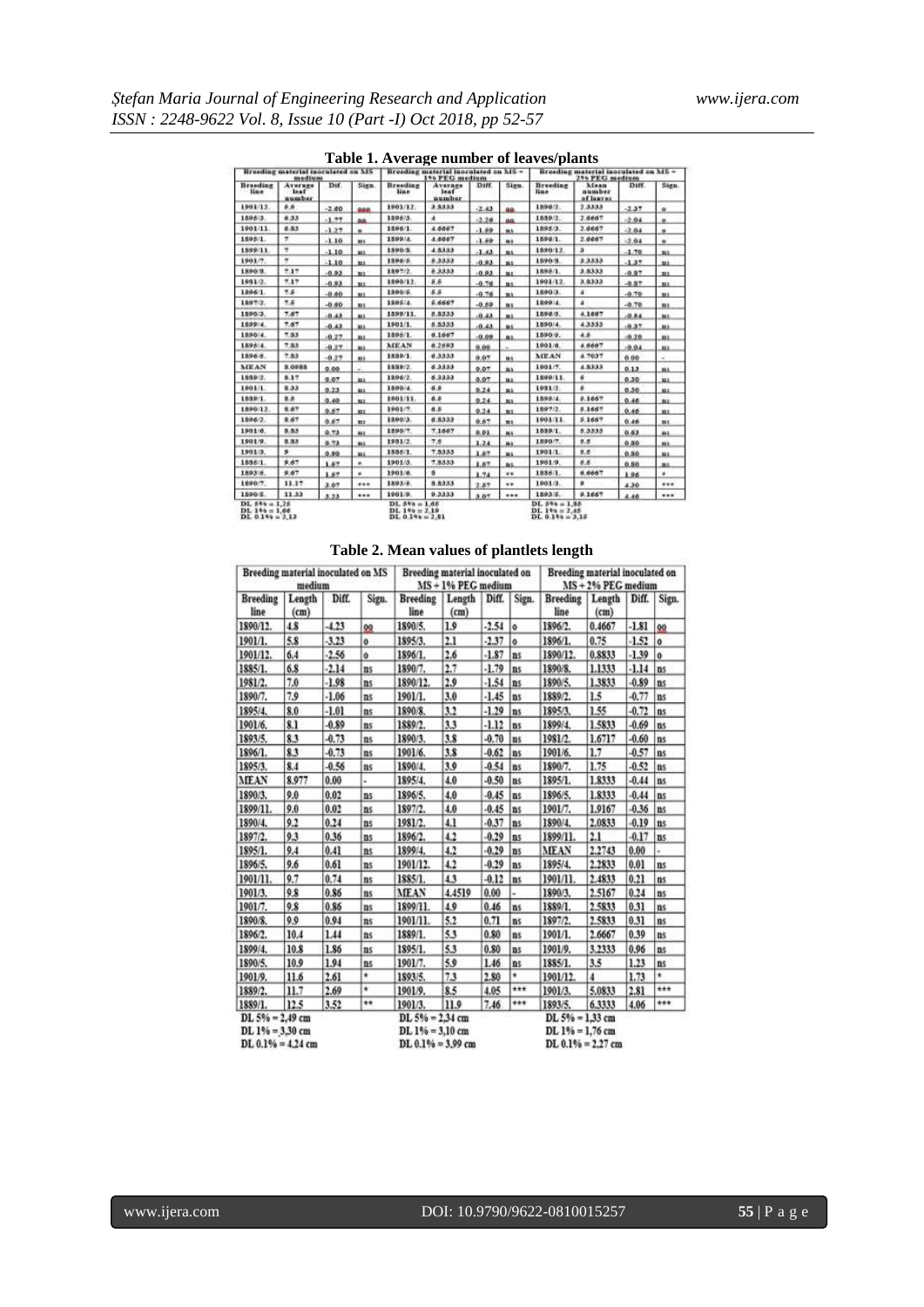On the opposite side were 1885/1, 1889/1, 1889/2 and 1895/1 potato breeding lines which had a low capacity to form roots (with very significant negative differences: -3.01; -3.15; -3.23; -3.31) (Table 3). Roots are primary sensors of water deficit. by applying 1% PEG osmotic agent in nutritive medium 1895/3 potato line, obtained highest value of this parameter analyzed - root length, 12.5 cm, with a very significant positive difference (5.78 cm) (Table 3). 1893/5 and 1901/12 potato breeding lines combat effect of in vitro hydric stress by forming microplants with a medium root length (10.3 and 10.2 cm) and distinct significant differences of 3.62 and 3.45 cm, respectively. The smallest values of the root length are recorded at 1889/1 and 1885/1 potato breeding lines, indicating that these genotypes had a poor rooting capacity under in vitro hydric stress conditions with values of 3.9 and 3.0 cm Increasing in length of the root, under the influence of medium with 2% PEG was strongly influenced by

it, highlighted by low values, recorded by the analyzed potato breeding lines. In hydric stress case, plant root growth is stopped, water absorption cannot be done anymore. But 1893/5 potato breeding line proved by root elongation, tendency to remove drought effect, with the value of 9.9 cm and very significant positive difference of 5.05 cm (Table 3). 1901/12 and 1901/3 potato breeding lines recorded high values for mean length of root, by 9.1 and 8.8 cm with distinctly significant positive differences by 4.22 and 3.89 cm. Also, 1901/9 potato line resisted to in vitro hydric stress, by root elongation "in water searching", having the value of root length (8.3 cm) over all mean values (4.8648 cm), with a significant positive difference (3.47 cm). For 1890/12 and 1890/8 potato breeding lines a drastic decreasing in root length it was observed, with 0.8 and 0.2 cm values and distinctly significant negative differences, by -4.06 and -4.68 cm.

| Breeding material inoculated on MS medium |                        |         | Breeding material inoculated on MS + 1%<br>PEG medium |                         |                        |         | Breeding material inoculated on MS = 2%<br><b>PEG</b> medium |                         |                        |         |                          |
|-------------------------------------------|------------------------|---------|-------------------------------------------------------|-------------------------|------------------------|---------|--------------------------------------------------------------|-------------------------|------------------------|---------|--------------------------|
| Breeding<br>line.                         | Root<br>length<br>(cm) | Diff.   | Sign.                                                 | <b>Breeding</b><br>line | Root<br>length<br>(cm) | Diff.   | Sign.                                                        | <b>Breeding</b><br>line | Root<br>length<br>(cm) | Diff.   | Sign.                    |
| 1895.1.                                   | 45                     | $-3.31$ | 000                                                   | 1885/1                  | 3.0                    | $-1.72$ | 80.                                                          | 1890-3.                 | 0.2                    | $-4.68$ | aa.                      |
| 1889/2                                    | 46                     | $-3.23$ | 800                                                   | 1889/1                  | 3.9                    | $-2.80$ | ۰                                                            | 1890/12                 | 0.5                    | $-1.06$ | GG.                      |
| 1889/1.                                   | 47                     | $-3.15$ | 400                                                   | 1889/2.                 | 4.2                    | $-2.55$ | m                                                            | 1896/2                  | 11                     | $-3.75$ | $\mathbf{a}$             |
| 1885/1                                    | 4.8                    | $-3.01$ | 899                                                   | 1901.6.                 | 43                     | $-2.47$ | m1                                                           | 1889/2                  | 1.8                    | $-3.10$ | ۰                        |
| 1890/12                                   | 6.1                    | $-2.73$ | 80.                                                   | 1890/12.                | 4.4                    | $-2.30$ | $\mathbf{m}$                                                 | 1885/1                  | 2.4                    | $-2.61$ | 81                       |
| 1890/3.                                   | 6.0                    | $-1.81$ | ۰                                                     | 1890/4                  | 4.4                    | $-2.30$ | B1                                                           | 1991/7.                 | 29                     | $-1.96$ | 數                        |
| 1896/2                                    | 6.1                    | $-1.73$ | ۰                                                     | 1897/2                  | 4.6                    | $-2.13$ | a:                                                           | 1590/4                  | 3.1                    | $-1.78$ | B1                       |
| 1890/4                                    | 65                     | $-1.31$ | ш                                                     | 1890/7.                 | 4.7                    | $-2.06$ | m                                                            | 1896/1.                 | 3.2                    | $-1.70$ | m                        |
| 1890-8.                                   | 7.2                    | $-0.66$ | m                                                     | 1895.1.                 | 53                     | $-1.38$ | m                                                            | 1890.7.                 | 36                     | $-1.28$ | 數                        |
| 1893/5.                                   | 72                     | $-0.65$ | m1                                                    | 1890/5.                 | 5.6                    | $-1.15$ | m1                                                           | 1889/1.                 | 3.5                    | $-111$  | Ei                       |
| 1896.7.                                   | 73                     | $-0.45$ | m.                                                    | 1981/2                  | 61                     | $-0.63$ | 81                                                           | 1897/2.                 | 3.5                    | $-111$  | 85                       |
| 1895/4                                    | 73                     | $-0.48$ | m:                                                    | 1901/1                  | 62                     | $-0.55$ | m                                                            | <b>MEAN</b>             | 4.5645                 | 0.00    |                          |
| 1901/7.                                   | 73                     | $-0.48$ | m.                                                    | 1895/4                  | 63                     | $-0.47$ | m                                                            | 1899.4                  | 5.0                    | 0.14    | m.                       |
| <b>MEAN</b>                               | 7.8123                 | 0.00    |                                                       | 1991/11.                | 6.7                    | $-0.06$ | m.                                                           | 1895.1.                 | 63                     | 0.22    | B5                       |
| 1981/2                                    | 7.8                    | 0.02    | as.                                                   | <b>MEAN</b>             | 6.7154                 | 0.00    | $\sim$                                                       | 1981/2                  | 61                     | 0.22    | <b>BI</b>                |
| 1890.6                                    | 79                     | 0.10    | ms.                                                   | 1896.5                  | 6.8                    | 0.12    | m.                                                           | 1899 11                 | 63                     | 0.39    | BS                       |
| 1896/1                                    | 5.4                    | 0.60    | as.                                                   | 1896/1                  | 71                     | 0.37    | m                                                            | 1901/1                  | 53                     | 0.39    | 勤                        |
| 1899 4.                                   | \$3                    | 0.94    | m.                                                    | 1896/2                  | 73                     | 0.62    | m                                                            | 1901/6.                 | 53                     | 0.39    | n:                       |
| 1901-6.                                   | \$\$                   | 0.94    | as.                                                   | 1899/11.                | 7.7                    | 0.95    | m                                                            | 1890/3                  | 55                     | 0.65    | m                        |
| 1896 5.                                   | 3.5                    | 1.02    | as.                                                   | 1901/7.                 | 7.5                    | 1.03    | m:                                                           | 1890 5.                 | 5.5                    | 0.97    | B1                       |
| 1901/11.                                  | 3.9                    | 1.10    | m                                                     | 1899/5.                 | 7.5                    | 1.12    | $\pm 1$                                                      | 1895/4                  | 62                     | 130     | 難                        |
| 1899/11                                   | 9.3                    | 1.44    | m                                                     | 1899/3.                 | 31                     | 137     | m                                                            | 1901/11                 | 63                     | 1.47    | <b>mi</b>                |
| 1901/9.                                   | 93                     | 144     | m.                                                    | 1901/3.                 | 8.6                    | 1.57    | B1                                                           | 1896 5.                 | 6.9                    | 2.05    | n:                       |
| 1897/2                                    | 9.8                    | 2.02    |                                                       | 1899/4                  | 8.5                    | 2.12    | a1                                                           | 1895/3.                 | 7.1                    | 2.27    | m                        |
| 18953.                                    | 10.1                   | 2.32    | $^{\ast\ast}$                                         | 1901/9.                 | \$3                    | 2.12    | m:                                                           | 1901/9.                 | \$3                    | 3.47    | $\overline{\phantom{0}}$ |
| 1901/1.                                   | 10.6                   | 2.77    |                                                       | 1901/12                 | 10.2                   | 3.45    | $^{\bullet\bullet}$                                          | 1901/3.                 | 3.5                    | 3.89    | $\cdots$                 |
| 1901/12                                   | 11.8                   | 3.94    | ***                                                   | 1893/5.                 | 10.3                   | 3.62    | **                                                           | 1901-12.                | 9.1                    | 4.22    | $\overline{\cdots}$      |
| 1901/3.                                   | 12.2                   | 4.35    |                                                       | 1895/3.                 | 12.5                   | 5.75    |                                                              | 1893.5.                 | 9.9                    | 5.05    | ***                      |

**Table 3. Mean values of plantlets root**